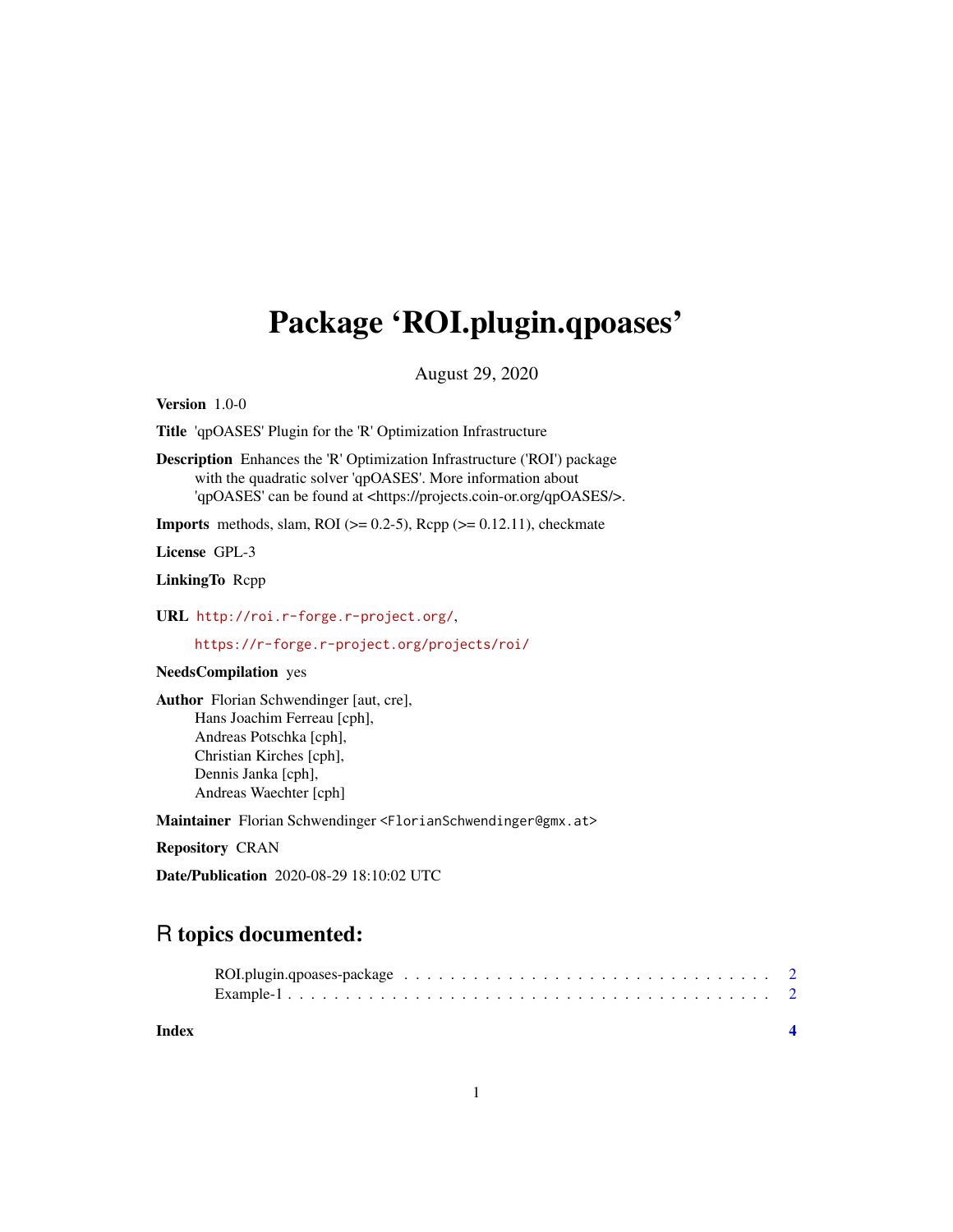<span id="page-1-0"></span>ROI.plugin.qpoases-package *qpOASES*

#### Description

This package provides an interface to qpOASES. pOASES is an open-source C++ implementation of the online active set strategy, which was inspired by important observations from the field of parametric quadratic programming (QP).

#### References

H.J. Ferreau and C. Kirches and A. Potschka and H.G. Bock and M. Diehl. qpOASES: A parametric active-set algorithm for quadratic programming, "Mathematical Programming Computation", 2014

H.J. Ferreau and H.G. Bock and M. Diehl. An online active set strategy to overcome the limitations of explicit MPC, "International Journal of Robust and Nonlinear Control", 2008

H.J. Ferreau and A. Potschka and C. Kirches. qpOASES "webpage" [https://projects.coin-or.](https://projects.coin-or.org/qpOASES) [org/qpOASES](https://projects.coin-or.org/qpOASES), 2017

Example-1 *Quadratic Problem 1*

#### Description

$$
maximize \ x_1^2 + x_2^2 + x_3^2 - 5x_2
$$
  
\n
$$
subject \ t0:
$$
  
\n
$$
-4x_1 - 3x_2 + \ge -8
$$
  
\n
$$
2x_1 + x_2 + \ge 2
$$
  
\n
$$
-2x_2 + x_3 \ge 0
$$
  
\n
$$
x_1, x_2, x_3 \ge 0
$$

#### Examples

```
require("ROI")
A \le - \text{cbind}(c(-4, -3, 0)),c( 2, 1, 0),
           c( 0, -2, 1)x \le - OP(Q_objective(diag(3), L = c(0, -5, 0)),
        L_{\text{constant}}(L = t(A)),dir = rep(">=", 3),rhs = c(-8, 2, 0))
```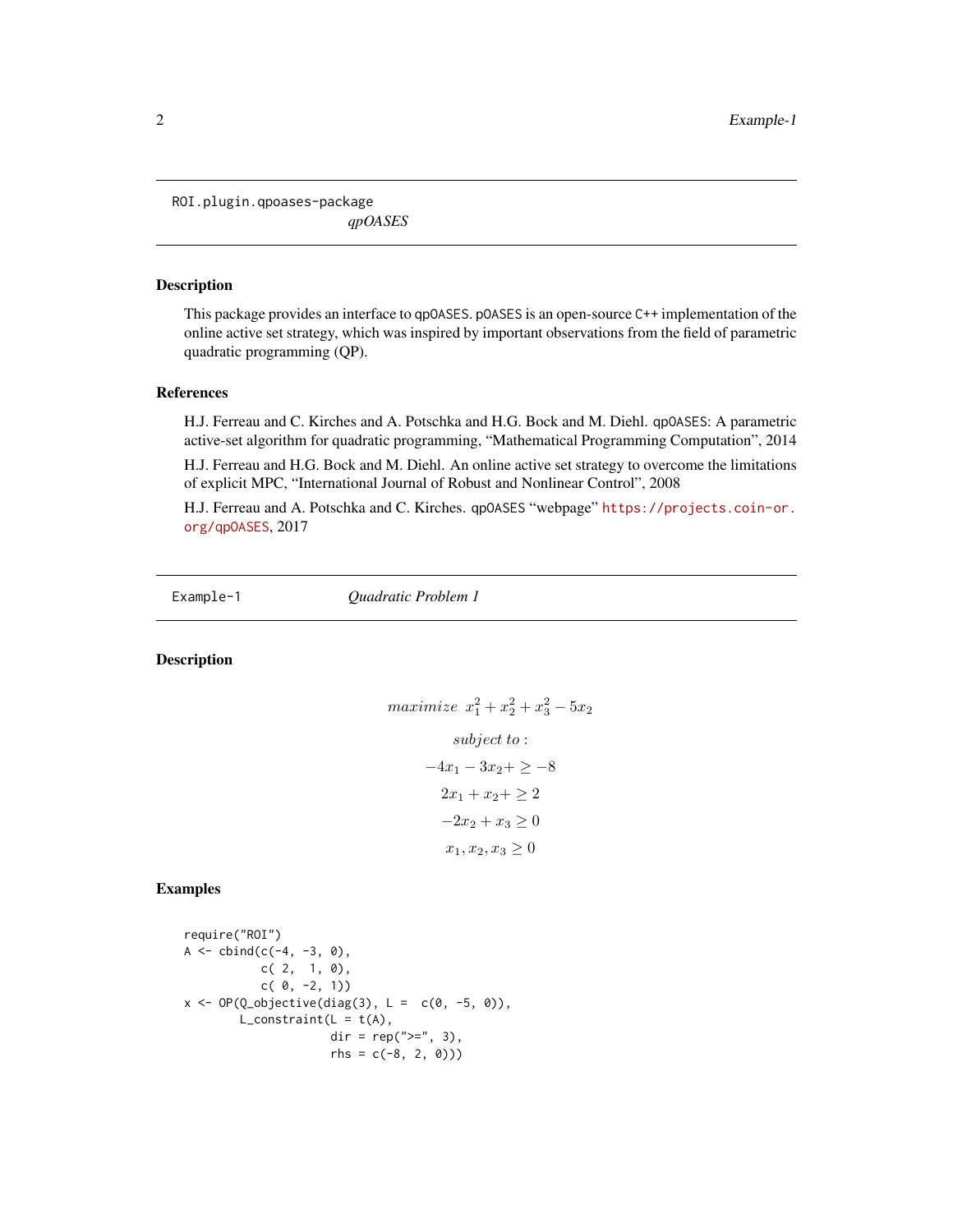#### Example-1

opt <- ROI\_solve(x, solver="qpoases") opt ## Optimal solution found. ## The objective value is: -2.380952e+00 solution(opt) ## [1] 0.4761905 1.0476190 2.0952381